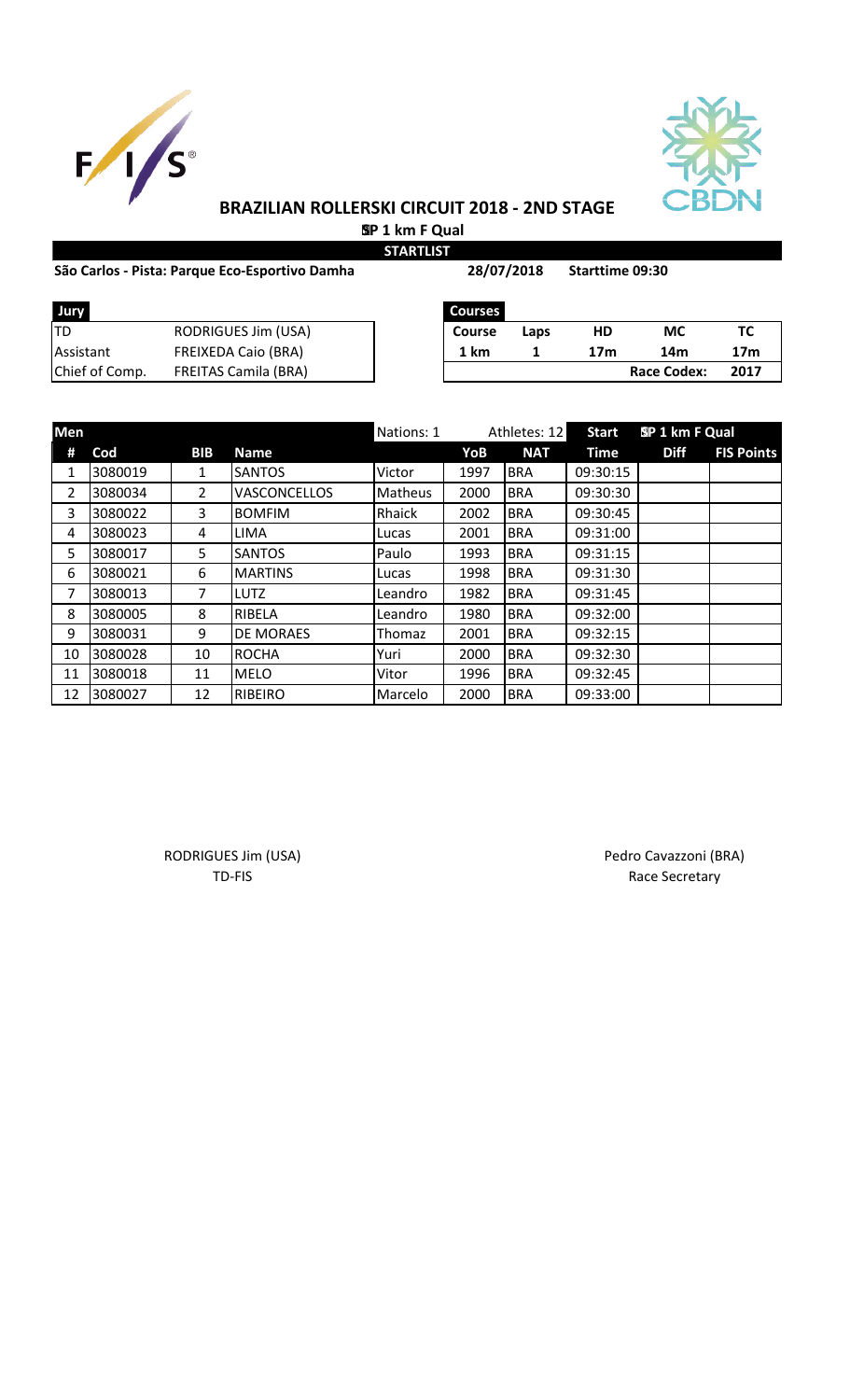



**SP 1 km F Qual RES** 

### **São Carlos - Pista: Parque Eco-Esportivo Damha Starttime 09:30 Endtime 11:30**

| ULT LIST |            |
|----------|------------|
|          | 28/07/2018 |

| 80 | Endtime 11:3 |  |
|----|--------------|--|
|    |              |  |

| Jury             |                             | <b>Courses</b> |
|------------------|-----------------------------|----------------|
| ITD              | RODRIGUES Jim (USA)         | Course         |
| <b>Assistant</b> | <b>FREIXEDA Caio (BRA)</b>  | 1 km           |
| Chief of Comp.   | <b>FREITAS Camila (BRA)</b> |                |

| Jury           |                             | <b>Courses</b> |      |     |                    |      |
|----------------|-----------------------------|----------------|------|-----|--------------------|------|
| TD             | RODRIGUES Jim (USA)         | Course         | Laps | HD  | МC                 |      |
| Assistant      | <b>FREIXEDA Caio (BRA)</b>  | 1 km           |      | 17m | 14m                | 17m  |
| Chief of Comp. | <b>FREITAS Camila (BRA)</b> |                |      |     | <b>Race Codex:</b> | 2017 |

# **Weather**

| Weather      | Air Temp. Begin Air Temp. End |     |
|--------------|-------------------------------|-----|
| <b>Sunny</b> | 229                           | 24º |

| Men |         |            |                     | Nations: 1 |      | Athletes: 12 |             | SP 1 km F Qual |                   |
|-----|---------|------------|---------------------|------------|------|--------------|-------------|----------------|-------------------|
| #   | Cod     | <b>BIB</b> | <b>Name</b>         |            | YoB  | <b>NAT</b>   | <b>Time</b> | <b>Diff</b>    | <b>FIS Points</b> |
| 1   | 3080022 | 3          | <b>BOMFIM</b>       | Rhaick     | 2002 | <b>BRA</b>   | 00:01:51,78 |                | 264,93            |
| 2   | 3080034 | 2          | <b>VASCONCELLOS</b> | Matheus    | 2000 | <b>BRA</b>   | 00:01:53,58 | 00:00:01,80    | 284,25            |
| 3   | 3080019 | 1          | <b>SANTOS</b>       | Victor     | 1997 | <b>BRA</b>   | 00:01:56,08 | 00:00:04,30    | 311,09            |
| 4   | 3080017 | 5          | <b>SANTOS</b>       | Paulo      | 1993 | <b>BRA</b>   | 00:01:56,20 | 00:00:04,42    | 312,38            |
| 5.  | 3080023 | 4          | <b>LIMA</b>         | Lucas      | 2001 | <b>BRA</b>   | 00:01:56,65 | 00:00:04,87    | 317,21            |
| 6   | 3080027 | 12         | <b>RIBEIRO</b>      | Marcelo    | 2000 | <b>BRA</b>   | 00:02:01,12 | 00:00:09,34    | 365,20            |
| 7   | 3080028 | 10         | <b>ROCHA</b>        | Yuri       | 2000 | <b>BRA</b>   | 00:02:01,62 | 00:00:09,84    | 370,57            |
| 8   | 3080031 | 9          | <b>DE MORAES</b>    | Thomaz     | 2001 | <b>BRA</b>   | 00:02:02,34 | 00:00:10,56    | 378,30            |
| 9   | 3080005 | 8          | <b>RIBELA</b>       | Leandro    | 1980 | <b>BRA</b>   | 00:02:03,16 | 00:00:11,38    | 387,10            |
| 10  | 3080021 | 6          | <b>MARTINS</b>      | Lucas      | 1998 | <b>BRA</b>   | 00:02:03,73 | 00:00:11,95    | 393,22            |
| 11  | 3080013 | 7          | <b>LUTZ</b>         | Leandro    | 1982 | <b>BRA</b>   | 00:02:07,77 | 00:00:15,99    | 436,59            |
| 12  | 3080018 | 11         | <b>MELO</b>         | Vitor      | 1996 | <b>BRA</b>   | 00:02:09,09 | 00:00:17,31    | 450,76            |

RODRIGUES Jim (USA) **Pedro Cavazzoni (BRA)** TD-FIS Race Secretary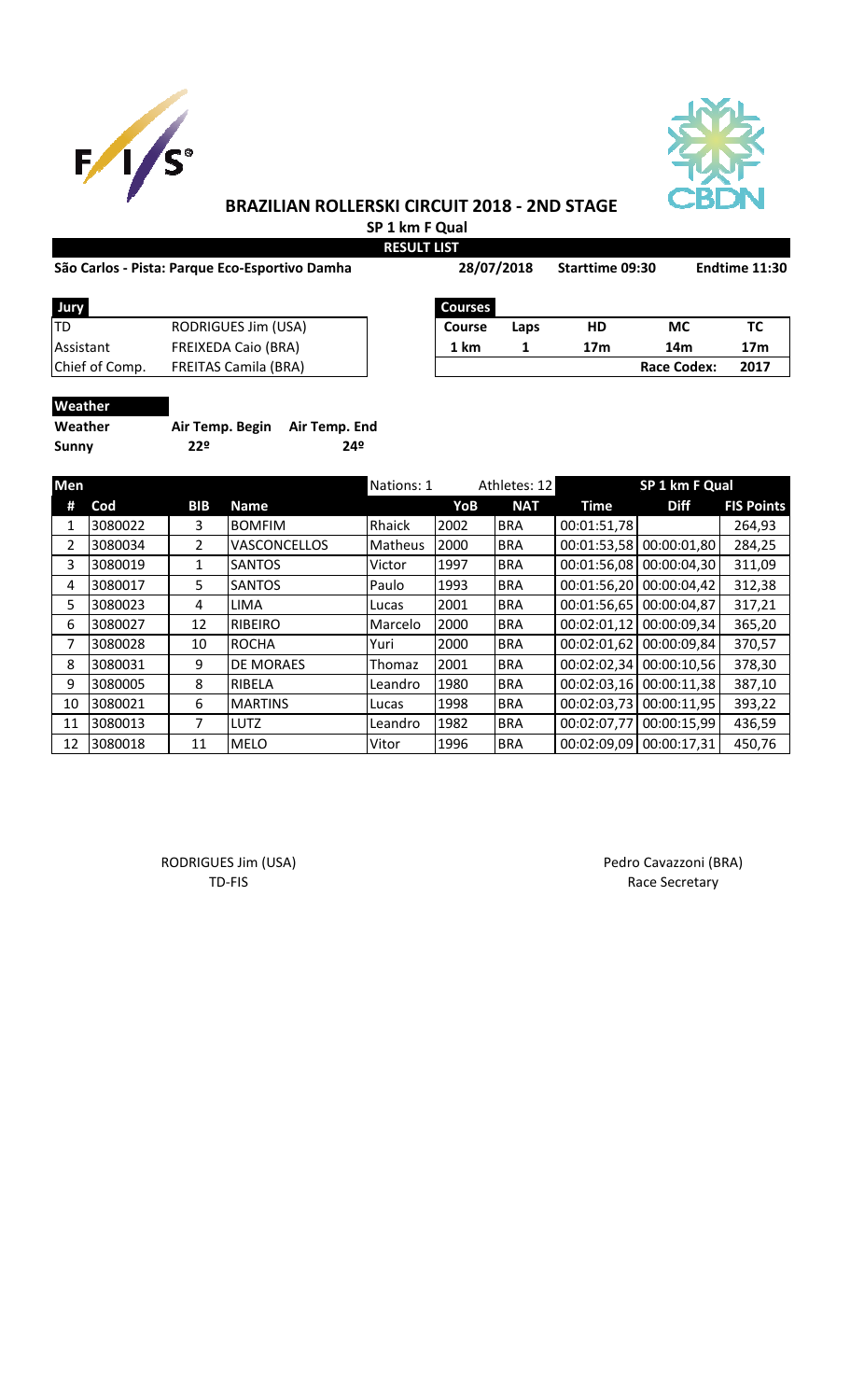#### **SP 1 km F Final**

#### São Carlos - Pista: Parque Eco-Esportivo Damha **Santia Endiamente 11:30** 28/07/2018 Starttime 09:30 Endtime 11:30 **RESULT LIST 28/07/2018**

#### **1/2 FINALS FINAL A**

| Heat #7 |            |                        |      |
|---------|------------|------------------------|------|
| Pos     | <b>Bib</b> | <b>Name</b>            | Rank |
|         |            | <b>BOMFIM Rhaick</b>   |      |
| д.      |            | <b>SANTOS Paulo</b>    |      |
|         | 12         | <b>RIBEIRO Marcelo</b> |      |
|         |            | DE MORAES Thomaz       |      |

| Heat #8 |            |                             |              |
|---------|------------|-----------------------------|--------------|
| Pos     | <b>Bib</b> | Name                        | <b>IRank</b> |
|         |            | <b>VASCONCELLOS Matheus</b> |              |
|         |            | <b>SANTOS Victor</b>        |              |
|         | 4          | LIMA Lucas                  |              |
|         | 10         | <b>ROCHA Yuri</b>           |              |

| <b>Heat #12</b> |            |      |      |
|-----------------|------------|------|------|
| Pos             | <b>Bib</b> | Name | Rank |
|                 |            |      |      |
|                 |            |      |      |
|                 |            |      |      |
|                 |            |      |      |



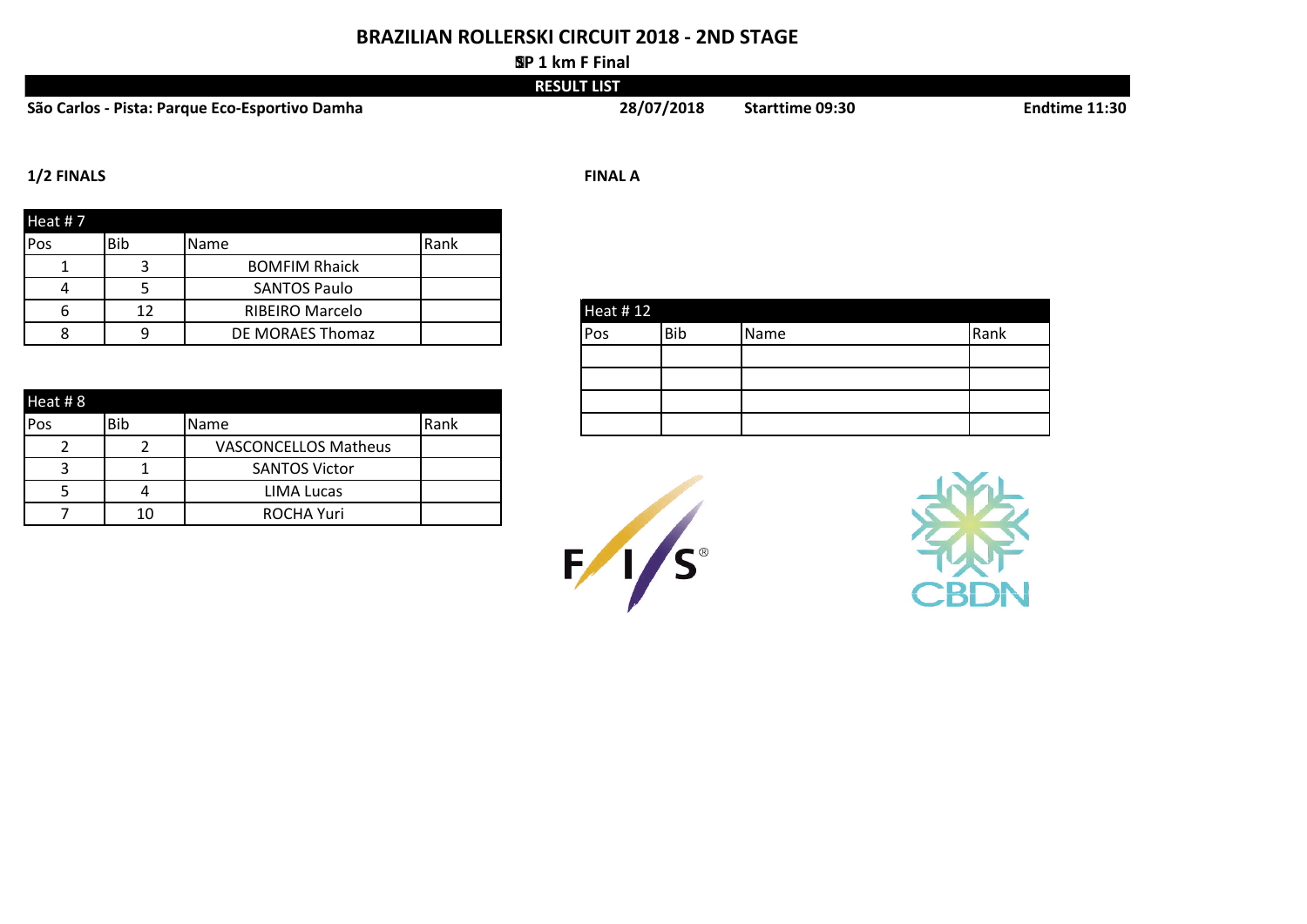**SP 1 km F Final RESULT LIST**

| São Carlos - Pista: Parque Eco-Esportivo Damha | 28/07/2018 | <b>Starttime 09:30</b> | Endtime 11:30 |
|------------------------------------------------|------------|------------------------|---------------|
|                                                |            |                        |               |

#### **1/2 FINALS FINAL A**

| Heat #7 |            |                        |      |
|---------|------------|------------------------|------|
| Pos     | <b>Bib</b> | <b>Name</b>            | Rank |
|         |            | <b>BOMFIM Rhaick</b>   |      |
|         |            | <b>SANTOS Paulo</b>    |      |
|         | 12         | <b>RIBEIRO Marcelo</b> |      |
|         |            | DE MORAES Thomaz       |      |

| Heat #8 |            |                             |              |  | <b>SANTOS Paulo</b> |  |
|---------|------------|-----------------------------|--------------|--|---------------------|--|
| Pos     | <b>Bib</b> | Name                        | <b>IRank</b> |  | LIMA Lucas          |  |
|         |            | <b>VASCONCELLOS Matheus</b> |              |  |                     |  |
|         |            | <b>SANTOS Victor</b>        |              |  |                     |  |
|         |            | LIMA Lucas                  |              |  |                     |  |
|         | 10         | <b>ROCHA Yuri</b>           |              |  |                     |  |

| Heat #12 |     |                      |      |  |  |  |
|----------|-----|----------------------|------|--|--|--|
| Pos      | Bib | Name                 | Rank |  |  |  |
|          |     | <b>SANTOS Victor</b> |      |  |  |  |
|          |     | <b>BOMFIM Rhaick</b> |      |  |  |  |
|          |     | <b>SANTOS Paulo</b>  |      |  |  |  |
|          |     | <b>LIMA Lucas</b>    |      |  |  |  |